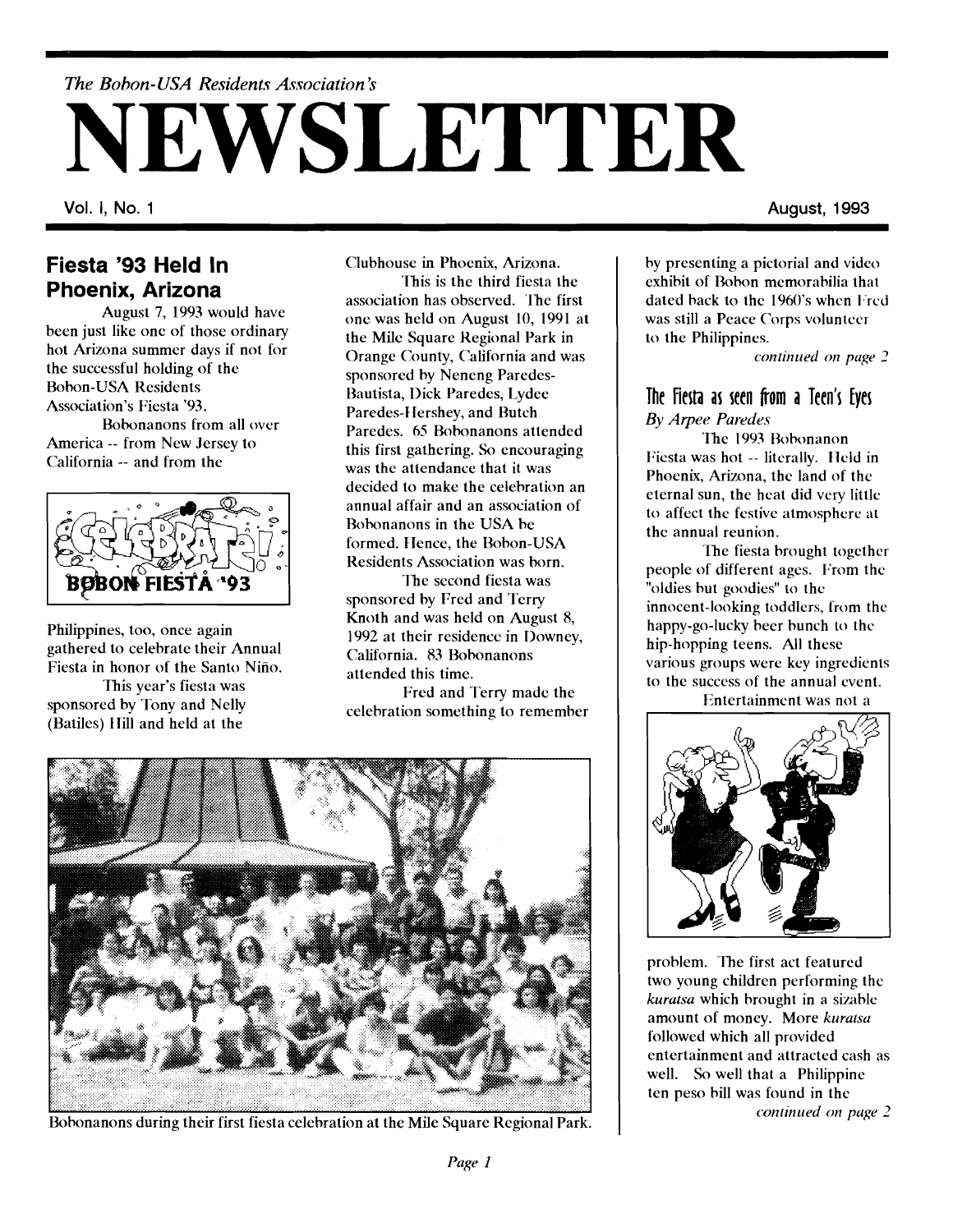### **A Newsletter is Born!**

In our<br>effort to inform we are members of our association on past and upcoming events,



publishing this Newsletter at least once every quarter or as often as there are information materials that need to be disseminated to all Hobonanons.

We encourage everyone to send in articles or information materials that we can publish in this Newsletter. Please send them to:

> Butch E. Paredes 920 N. Samar Court #5 Corona, **CIA** 91720

#### **Fiesta '94 In San Diego**



Mark your calendars now for our next year's fiesta. It will be held on August

13, 1994 in San Diego, California and will be sponsored by Walt and Gloria (Madeja) Emde. Though it's not as hot in San Diego as in Phoenix, the fiesta promises to be a hot and sizzling one nevertheless.

For those who have missed the past three fun-filled fiestas, this is your time to meet your fellow Hobonanons, dance the cha-cha and the kuratsa, or simply renew old acquaintances.

Support your Association! Get involved! Please pay your dues.

#### **Feast of the Sto. Niho Observed**

Hobonanons, mostly from California, observed the Feast of the Sto. Nino last January 16, 1993. The celebration was Sr- Sto. Nifio



hosted by Gani and Neria (Cornillez) Garcia at their residence in Los Angeles.

Despite the short notice and the rain, 43 Bobonanons came to celebrate the occasion. It was during this affair that the idea to have Balik-Bobon '96 (reported in a related article) was presented and discussed.

## **Fiesta '93 Held...**<br>from page 1

The baby boomers had fun looking at the pictures and seeing how they looked 30 years ago; the kids had a great time at the adjoining park; while the rest enjoyed the afternoon of dances, songs, and the kuratsa.

A thanksgiving mass in honor of the Sto. Niño has always been the central part of the celebration. Potluck had also been the order of the day except in Phoenix where we have allowed those who could not bring food to just donate \$10.00 per person to the association. The kuratsa had always been fun and had become the fund-raiser for the association.

#### **The Fiesta as seen...**

from page 1

collected money.

Later, the dance floor was open to everyone. The teenagers had their share of music, dancing to modern sounds of Tag Team and Naughty by Nature, who made the two anthems of modern rap: EIip-Hop Hooray and Whoomp (There It Is).

The electric slide was also on the agenda, with people of all ages joining on the dance. But the show belonged to cha-cha, which has been the traditional dance of the fiesta ever since its conception, and is now being passed on to the young.

All in all, the fiesta was a success. It was hot in Phoenix, but this year's summer spectacular was sizzling!

## **SMI Scholarship Program Established**

Early this year, the Seno Memorial Institute (SMI) [formerly BCI and HCA] has announced the establishment of its Scholarship

Program. The program aims to find *b*enefactors who, for just \$60.00 per school

year, can help finance the high school education of financially-inneed but deserving high school students in Bobon.

As of this writing, the following generous benefactors have pledged support for the program:

Rer & Fatima ('arpina - 2 scholars Noel & Bobbie Cornillez - 1 scholar Erick del Monte - 1 scholar Elizabeth Gorgonia-Perez - 1 scholar Esper Gorgonia - 1 scholar Leo Ciorgonia - **1** scholar Rasilia E. de Jesus - 1 scholar Agustin C. Paredes Scholarship Fund - 4 scholars

SMI's initial target for this school year is 40-50 scholars. Obviously, thc school needs more benefactors.

Since its founding in 1953, the school has become Alma Mater to 1,124 Hobonanons as of the end of School Year 1992. It is now asking Bobonanons everywhere to support a worthy program. If you want to help a scholar, please fill out the following and mail it to Butch E. Paredes: (address on page 1)

 $\rightarrow$  Pls. cut along dotted lines  $\rightarrow$ 

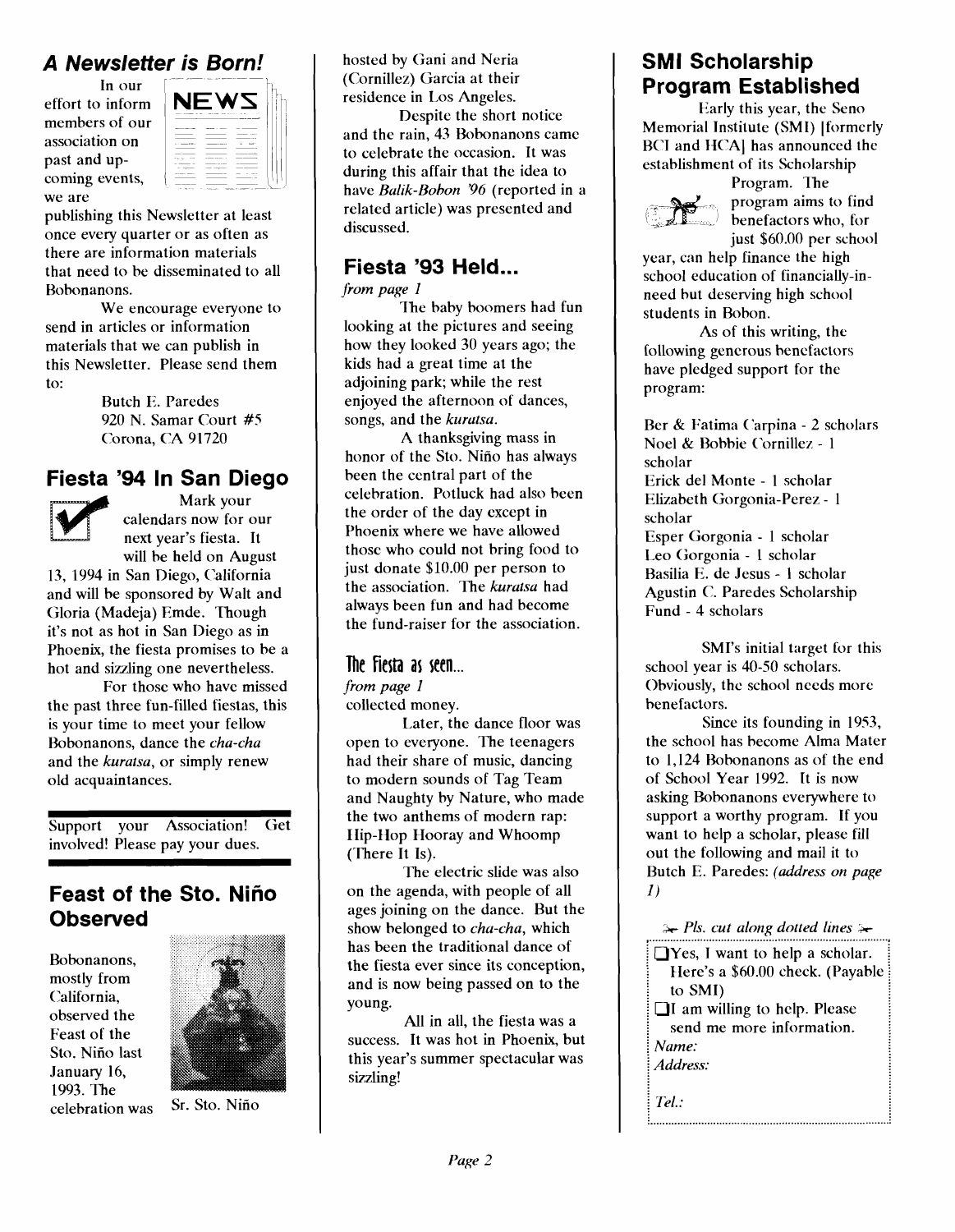## **Balik-Bobon '96 Planned**

celebration held the Sto. Nino During last January 16, 1993 at Gani &



Neria Garcia's place, it was suggested that in August, 1996, the association will celebrate its annual fiesta in Bobon.

This will be a big undertaking that will require longrange planning and commitment from those who will participate.

We will report updates on this project. In the meantime, please take note of the following general guidelines:

1. Those who are going should have a *firm decision by Aupst, 1995.* 

2. We will be travelling as a group going to Bobon and back.

## **Treasurer's Report**

*By Bobbie Cornillez*  As of August 31, 1993, the

financial status of the association is as follows:

#### Income:

| Membership Fees -\$450.00 |               |
|---------------------------|---------------|
| Kuratsa                   | 411.40        |
| Donations                 | 395.00        |
| Total                     | $-$1256.40$   |
| Less: Expenses            |               |
| <b>Mailings</b>           | $-$ \$ 66.00  |
| Food (Fiesta)             | $-209.20$     |
| Others                    | 76.00         |
| Total                     | $-$ \$ 351.20 |
| Cash On Hand              | $-$ \$ 905.20 |

Those who have not paid their membership fee, please send payment (payable to Bobon-USA Residents Association) to: Bobbie Cornillez 359 **1/2** N. Occidental Blvd. Los Angeles, CA 90026

#### **Projects Lined up for Implementation**

The Association plans to implement the following projects:

**796** 1. Bobon Church Repair Assi<br>
2. Scholarship Program.<br>
3. Books for Bobon Project.<br> **Sto. Niño '94 slated January 8, 1994** 1 .Bobon Church Repair Assistance. 2.Scholarship Program. 3.Rooks for Robon Project.

#### **Sto. Nino '94 slated for January 8, 1994**

Preparations are now



underway for next year's Feast of the Sto. Nino. It will be held in Corona, California and will be sponsored by Michelle Hershey, Yette and Liv Bautista, Arpee and Dustin Paredes. More detailswill be announced later and as usual this will be a potluck affair.

To help them in the preparation, the sponsors are requesting those who are planning to attend to please call Neneng Bautista at (909) 735-4605.

## **Beach Party Held**



Bobonanons had themselves tanned when just a week after the August 7 Fiesta, they again organized a picnic at the

Doheney State Beach in Dana Point, California. The occasion gave Marit (Celespara) Antazo and Vilma (Tapang) Taldelore a chance to meet their "long-time-no-see &

hear" relatives and friends. Marit came all the way from Chicago but could not make it on time for the fiesta while Vilma came from New Jersey with Neneng (Abellar) Purisima but had to proceed to Los Angeles and could not make it to the fiesta, too.

Also at the picnic was Farida (Yturriaga) Aquino. Farida and brother Gerry and his wife jetted in from the Philippines and also attended the Phoenix fiesta.

#### The Hilh **From** the Valley of the Sun...Thanks for the Memories... *By Sheena "Tata" Hill*

Noted for its hot climate, the Grand Canyon, and its six " $C$ 's"-copper, citrus, climate, cotton, coal, and cowboys, Phoenix, Arizona, the second hometown of the Hills was the venue for this year's Fiesta of the young Bobon-USA Residents Association.

When my family left thc Philippines five years ago, I was still in my tender age. **'fie** only things I could remember about fiesta celebrations are guests at home, a lot of food on the table, a new dress and shoes. That's it.

When Mom & Dad started planning for the fiesta, I kept wondering if it was like preparing for a birthday celebration?

Days went by and I still could not picture what was going on.



**At the Doheney State Beach. Standing (LR) Leony, Catherine. Dick, Neneng B., Marit, Bobbie,**  I **Louise, Alice, Neneng P., Susan. Seated (L-R) Orvil, Vilma, Butch. Arpee, Nenenp P.'s kids.**